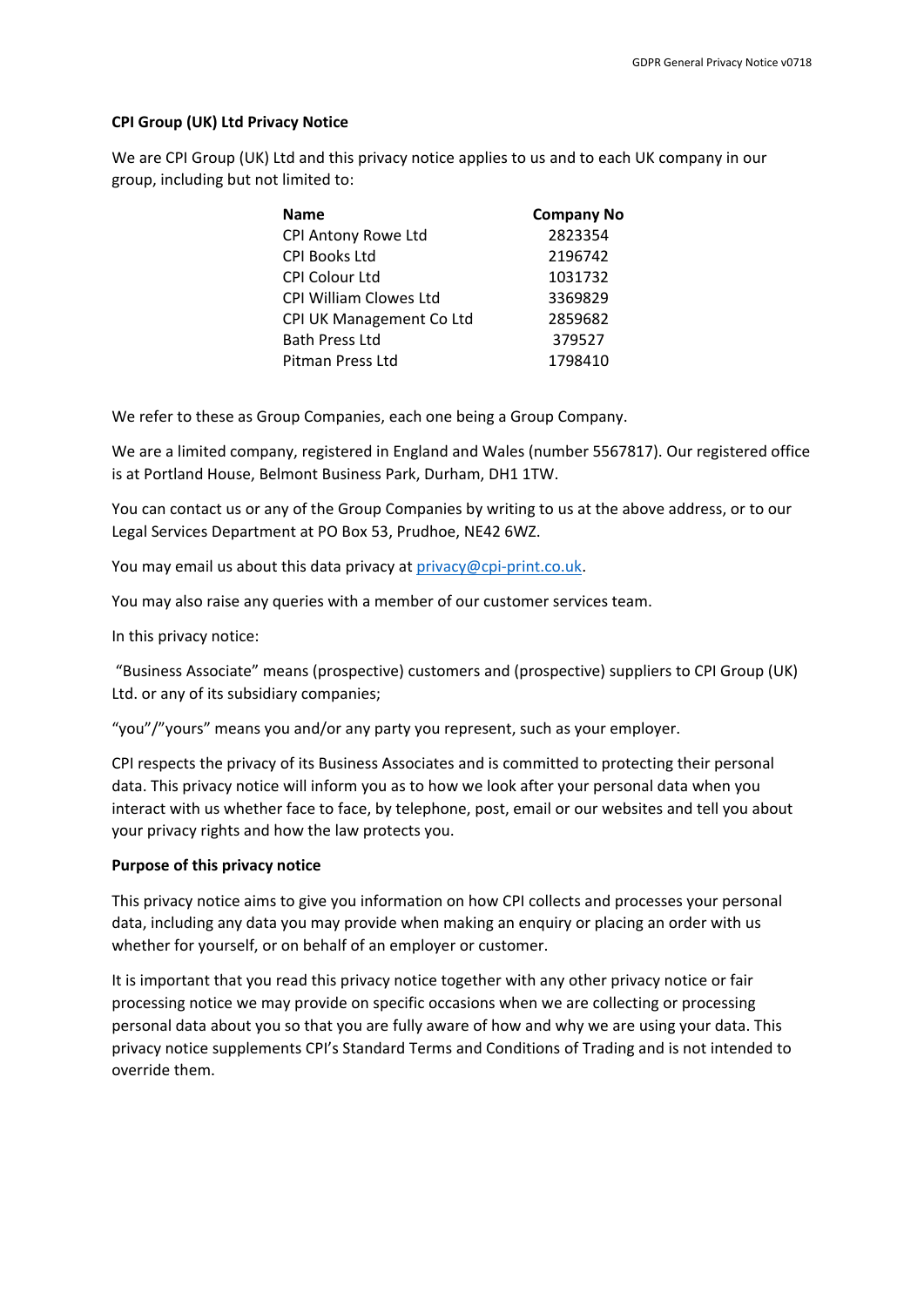# **Controller**

CPI is the data controller and responsible for your personal data. It may also be a processor, processing your data.

We do not engage in any of the activities requiring us to appoint a data protection officer. Each manager within the CPI companies is responsible for ensuring compliance with the Privacy Laws in the department or business unit under his/her control.

Please contact us if you have any queries about this policy or how we process your data.

You have the right to make a complaint at any time to the Information Commissioner's Office (ICO), the UK supervisory authority for data protection issues (www.ico.org.uk). We would, however, appreciate the chance to deal with your concerns before you approach the ICO so please contact us in the first instance.

# **Changes to Your Personal Data**

It is important that the personal data we hold about you is accurate and current. Please keep us informed if your personal data changes during your relationship with us.

# **Third‐party Links**

Our websites may include links to third-party websites, plug-ins and applications. Clicking on those links or enabling those connections may allow third parties to collect or share data about you. We do not control these third-party websites and are not responsible for their privacy statements. When you leave any of our websites, we encourage you to read the privacy notice of every website you visit.

# **The Data We Collect About You**

Personal data, or personal information, means any information about an individual from which that person can be identified. It does not include data where the identity has been removed (anonymous data).

We may collect, use, store and transfer different kinds of personal data about you which we have grouped together as follows:

- Identity Data includes first name, last name, username or similar identifier, title.
- Contact Data includes billing, correspondence and email addresses, email address and telephone numbers.
- Financial data includes credit reference reports, payment history, and bank details.
- Transaction Data includes details of enquiries and orders for goods and services, correspondence surrounding enquiries and orders, billing enquiries, dispute resolution data.
- Technical Data when interacting through our websites includes internet protocol (IP) address, your login data, browser type and version, time zone setting and location, browser plug‐in types and versions, operating system and platform and other technology on the devices you use to access our websites.

We may also collect, use and share Aggregated Data such as statistical or demographic data for any purpose. Aggregated Data may be derived from your personal data but is not considered personal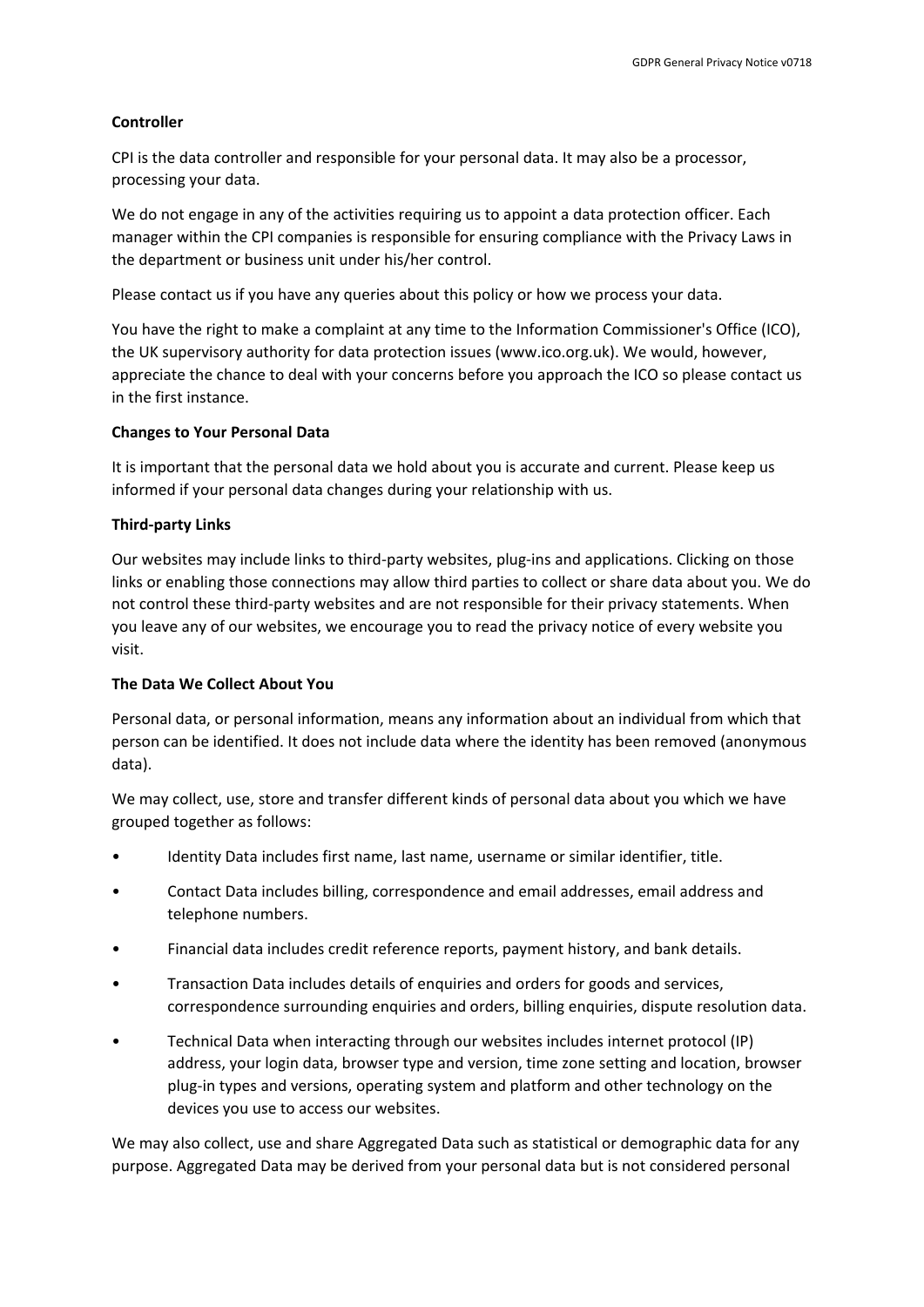data in law as this data does not directly or indirectly reveal your identity. For example, we may aggregate your Usage Data to calculate the percentage of users accessing a specific website feature. However, if we combine or connect Aggregated Data with your personal data so that it can directly or indirectly identify you, we treat the combined data as personal data which will be used in accordance with this privacy notice.

We do not collect any Special Categories of Personal Data about you (this includes details about your race or ethnicity, religious or philosophical beliefs, sex life, sexual orientation, political opinions, trade union membership, information about your health and genetic and biometric data). Nor do we collect any information about criminal convictions and offences.

### **Failure to Provide Personal Data**

Where we need to collect personal data by law, or in order to perform a contract and you fail to provide that data when requested, we may not be able to perform the contract we have or are trying to enter into with you for the provision of goods or services.

### **How is Personal Data Collected?**

Your personal information may be disclosed to us through correspondence, emails, telephone calls and interaction with our websites either directly by you or by a party you represent such as your employer. In this section we refer to "you", but this includes any person or organisation you represent.

We use different methods to collect data from and about you including through:

- Direct interactions. You may give us your Identity, and Contact Data by filling in forms or by corresponding with us by post, phone, email or otherwise. This includes personal data you provide when you or your employer enquire about or order goods and services form us.
- Automated technologies or interactions. As you interact with our websites, we may automatically collect Technical Data about your equipment, browsing actions and patterns. We collect this personal data by using cookies, and other similar technologies. We may also receive Technical Data about you if you visit other websites employing our cookies.

#### **How we use your personal data**

We will only use your personal data when the law allows us to. Most commonly, we will use your personal data in the following circumstances:

- Where we need to provide you with information you have requested or to perform the contract we are about to enter into or have entered into with you, your employer or customer.
- Where it is necessary for our legitimate interests (or those of a third party) and your interests and fundamental rights do not override those interests.
- Where we need to comply with a legal or regulatory obligation.

Generally we do not rely on consent as a legal basis for processing your personal data, and we may need to transfer your personal data between Group Companies and with our sub‐contractors, legal advisors, auditors, banker and other professional advisors.

## **Purposes For Which We Will Use Your Personal Data**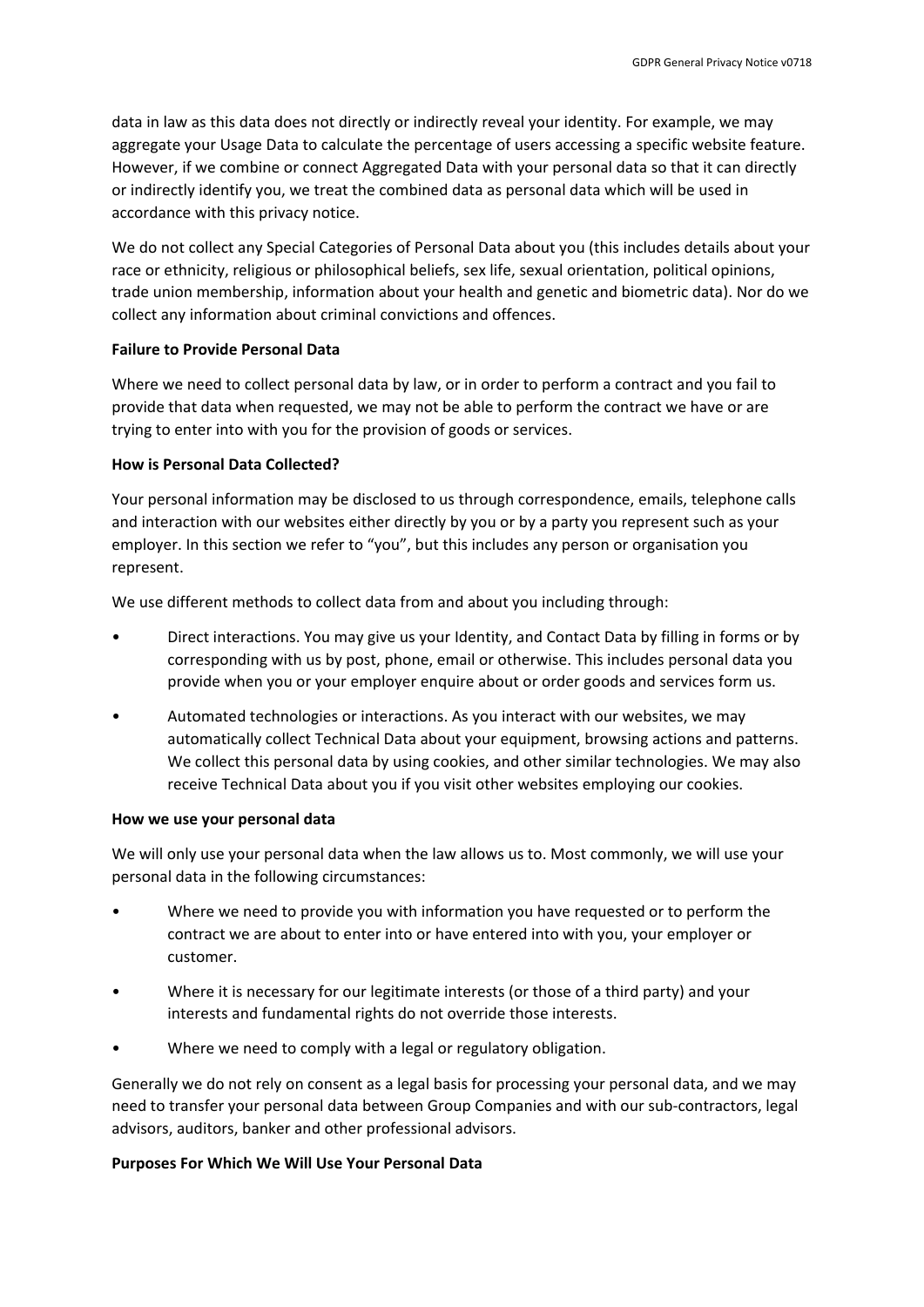The table in the Schedule annexed to this policy gives a description of all the ways we plan to use your personal data, and which of the legal bases we rely on to do so. We have also identified what our legitimate interests are where appropriate.

Note that we may process your personal data for more than one lawful ground depending on the specific purpose for which we are using your data. Please contact us if you need details about the specific legal ground we are relying on to process your personal data where more than one ground has been set out in the table below.

Legitimate Interest means the interest of our business in conducting and managing our business to enable us to give you the best service/product and the best and most secure experience. We make sure we consider and balance any potential impact on you (both positive and negative) and your rights before we process your personal data for our legitimate interests. We do not use your personal data for activities where our interests are overridden by the impact on you (unless we have your consent or are otherwise required or permitted to by law). You can obtain further information about how we assess our legitimate interests against any potential impact on you in respect of specific activities by contacting us

Performance of Contract means processing your data where it is necessary for the performance of a contract to which you are a party or to take steps at your request before entering into such a contract.

Comply with a legal or regulatory obligation means processing your personal data where it is necessary for compliance with a legal or regulatory obligation that we are subject to.

### **Marketing**

We may share your information with External Third Parties as described in the Glossary at the end of this document.

## **Opting out**

You can ask us or third parties to stop sending you marketing messages at any time by following the opt‐out links on any marketing message sent to you.

Where you opt out of receiving these marketing messages, this will not apply to personal data provided to us as a result of [a product/service purchase, warranty registration, product/service experience or other transactions].

#### **Cookies**

You can set your browser to refuse all or some browser cookies, or to alert you when websites set or access cookies. If you disable or refuse cookies, please note that some parts of our websites may become inaccessible or not function properly.

## **Change of Purpose**

We will only use your personal data for the purposes for which we collected it, unless we reasonably consider that we need to use it for another reason and that reason is compatible with the original purpose. If you wish to get an explanation as to how the processing for the new purpose is compatible with the original purpose, please contact us.

If we need to use your personal data for an unrelated purpose, we will notify you and we will explain the legal basis which allows us to do so.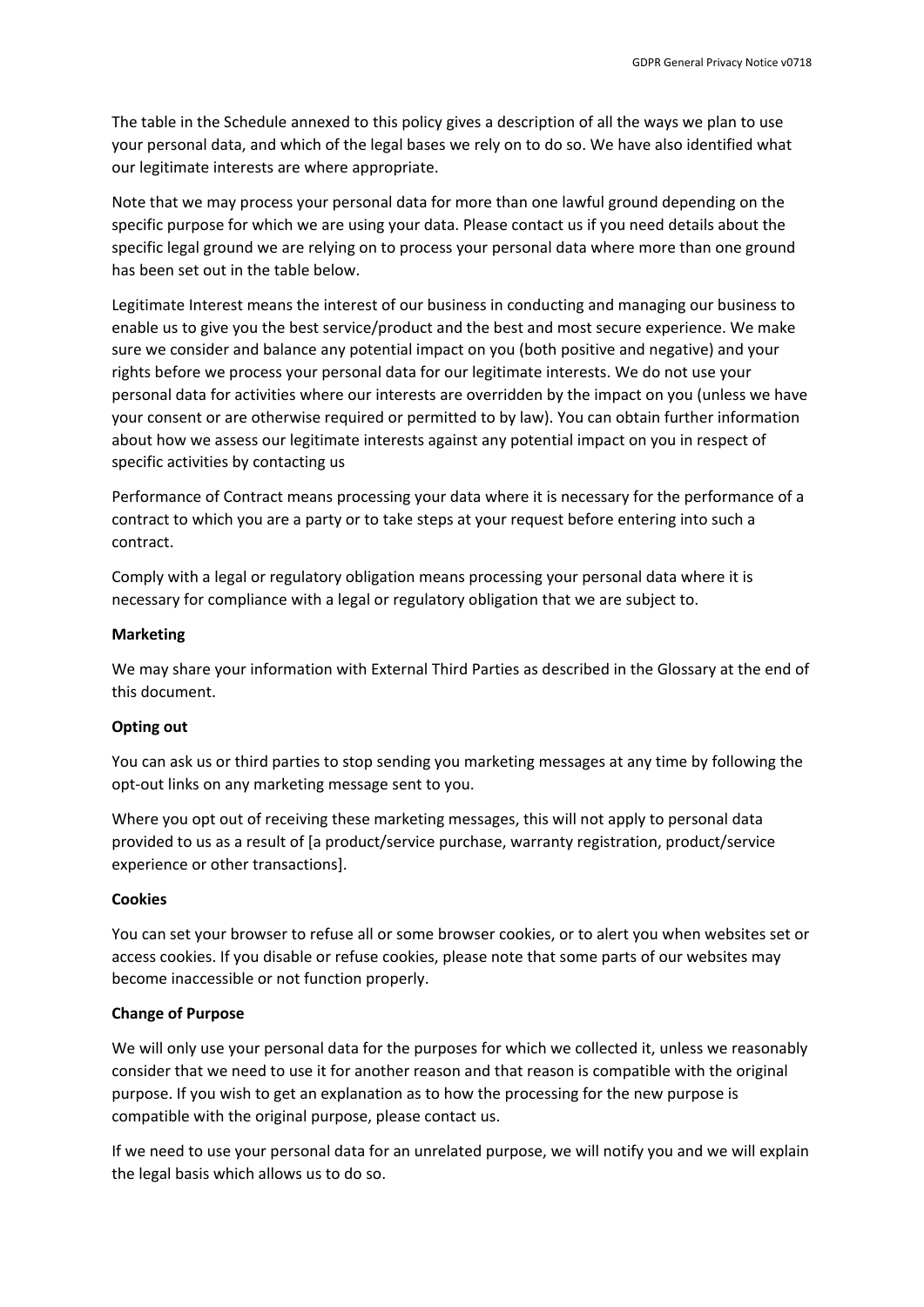Please note that we may process your personal data without your knowledge or consent, in compliance with the above rules, where this is required or permitted by law.

## **Disclosures of Your Personal Data**

We may have to share your personal data with Group Companies who provide IT and system administration services and undertake leadership reporting.

We may share your information with External Third Parties. External Third Parties means:

- Service providers based in the UK who provide IT and system administration services.
- Professional advisers including lawyers, bankers, auditors and insurers based in the UK who provide consultancy, banking, legal, insurance and accounting services.
- Other parties to whom sharing data is absolutely necessary to enable us to fulfil our contractual obligations to you, such as carriers who will deliver goods to you, sub‐ contractors, and outworkers.
- HM Revenue & Customs, regulators and other authorities based in the UK who require reporting of processing activities in certain circumstances.

We require all third parties to respect the security of your personal data and to treat it in accordance with the law. We do not allow our third-party service providers to use your personal data for their own purposes and only permit them to process your personal data for specified purposes and in accordance with our instructions.

## **International Transfers**

We do not transfer your personal data outside the European Economic Area (EEA).

# **Data Security**

We have put in place appropriate security measures to prevent your personal data from being accidentally lost, used or accessed in an unauthorised way, altered or disclosed. In addition, we limit access to your personal data to those employees, agents, contractors and other third parties who have a business need to know. They will only process your personal data on our instructions and they are subject to a duty of confidentiality.

We have put in place procedures to deal with any suspected personal data breach and will notify you and any applicable regulator of a breach where we are legally required to do so.

# **How Long Will You Use My Personal Data?**

We will only retain your personal data for as long as necessary to fulfil the purposes for which we collected it, including for the purposes of satisfying any legal, accounting, or reporting requirements.

To determine the appropriate retention period for personal data, we consider the amount, nature, and sensitivity of the personal data, the potential risk of harm from unauthorised use or disclosure of your personal data, the purposes for which we process your personal data and whether we can achieve those purposes through other means, and the applicable legal requirements.

In general, we retain all correspondence, orders and emails for six years or such longer period as required by law. We retain financial information for as long as you continue to do business with us.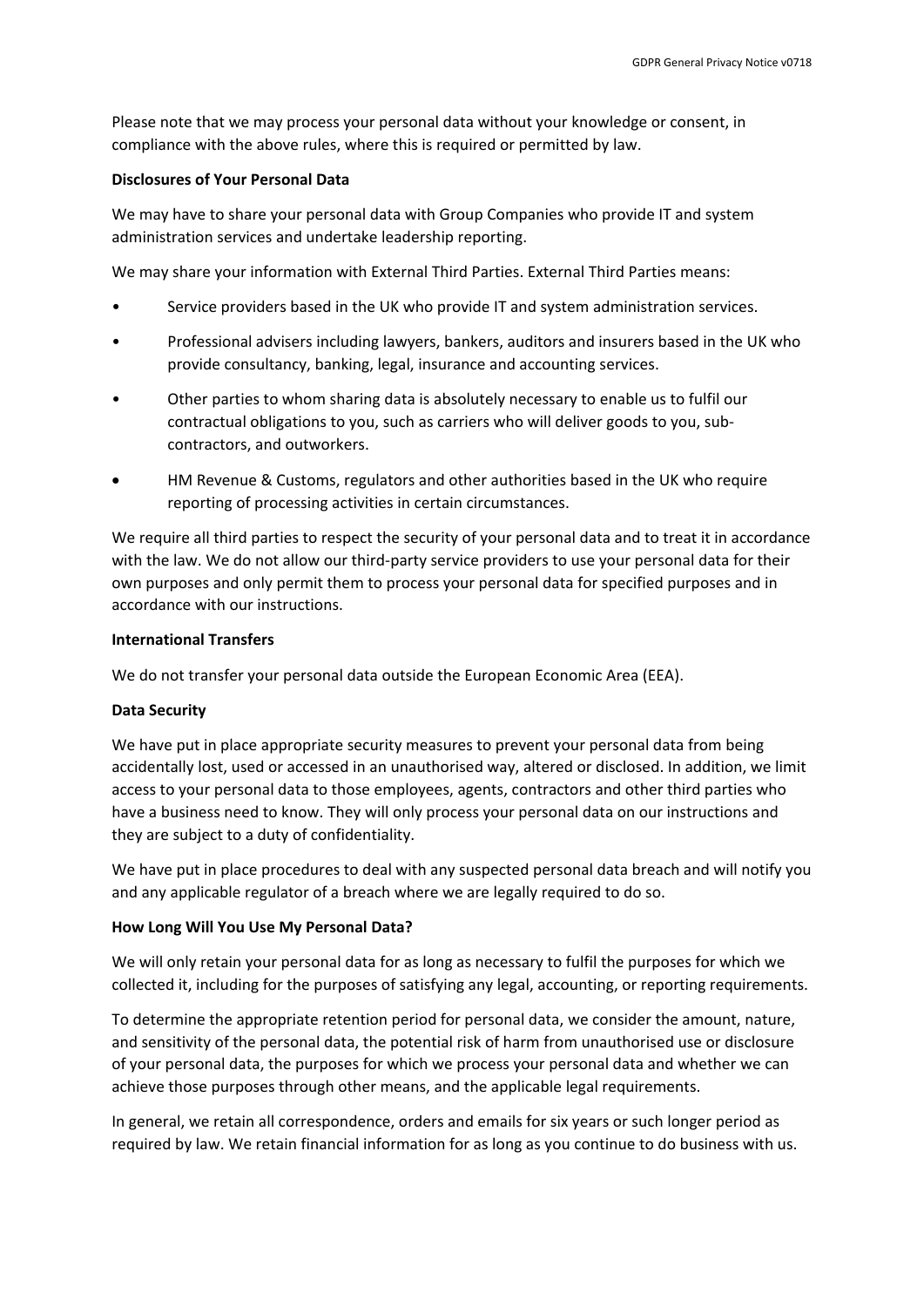By law we have to keep basic information about our customers (including Contact, Identity, Financial and Transaction Data) for six years after they cease being customers for tax purposes.

In some circumstances you can ask us to delete your data (see Request Erasure below for further information).

In some circumstances we may anonymise your personal data (so that it can no longer be associated with you) for research or statistical purposes in which case we may use this information indefinitely without further notice to you.

#### **Your Legal Rights**

Under certain circumstances, you have rights under data protection laws in relation to your personal data. You have the right to:

Request access to your personal data (commonly known as a "data subject access request"). This enables you to receive a copy of the personal data we hold about you and to check that we are lawfully processing it.

Request correction of the personal data that we hold about you. This enables you to have any incomplete or inaccurate data we hold about you corrected, though we may need to verify the accuracy of the new data you provide to us.

Request erasure of your personal data. This enables you to ask us to delete or remove personal data where there is no good reason for us continuing to process it. You also have the right to ask us to delete or remove your personal data where you have successfully exercised your right to object to processing (see below), where we may have processed your information unlawfully or where we are required to erase your personal data to comply with local law. Note, however, that we may not always be able to comply with your request of erasure for specific legal reasons which will be notified to you, if applicable, at the time of your request.

Object to processing of your personal data where we are relying on a legitimate interest (or those of a third party) and there is something about your particular situation which makes you want to object to processing on this ground as you feel it impacts on your fundamental rights and freedoms. You also have the right to object where we are processing your personal data for direct marketing purposes. In some cases, we may demonstrate that we have compelling legitimate grounds to process your information which override your rights and freedoms.

Request restriction of processing of your personal data. This enables you to ask us to suspend the processing of your personal data in the following scenarios: (a) if you want us to establish the data's accuracy; (b) where our use of the data is unlawful but you do not want us to erase it; (c) where you need us to hold the data even if we no longer require it as you need it to establish, exercise or defend legal claims; or (d) you have objected to our use of your data but we need to verify whether we have overriding legitimate grounds to use it.

Request the transfer of your personal data to you or to a third party. We will provide to you, or a third party you have chosen, your personal data in a structured, commonly used, machine‐readable format. Note that this right only applies to automated information which you initially provided consent for us to use or where we used the information to perform a contract with you.

Withdraw consent at any time where we are relying on consent to process your personal data. However, this will not affect the lawfulness of any processing carried out before you withdraw your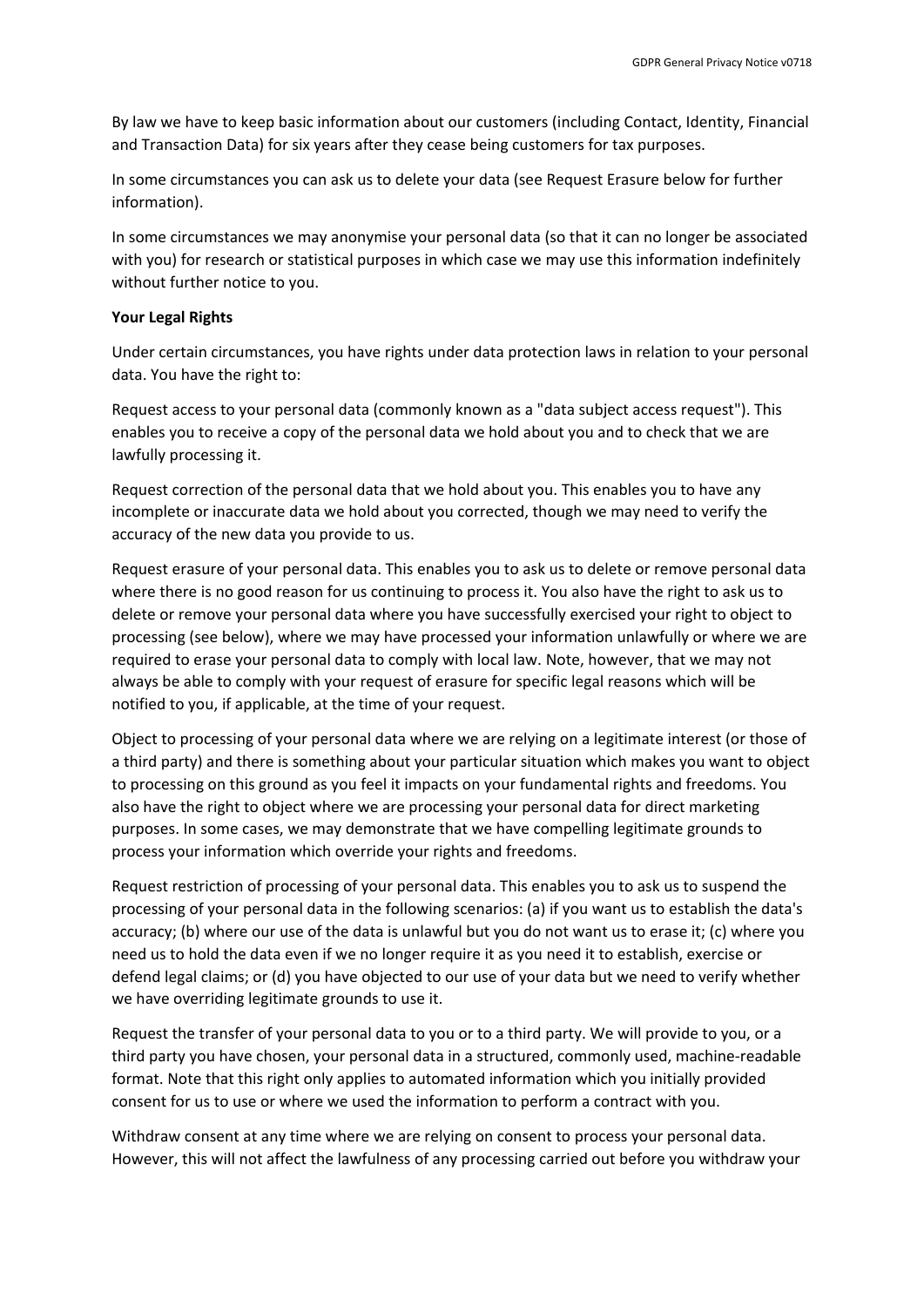consent. If you withdraw your consent, we may not be able to provide certain products or services to you. We will advise you if this is the case at the time you withdraw your consent.

If you wish to exercise any of the rights set out above, please contact us.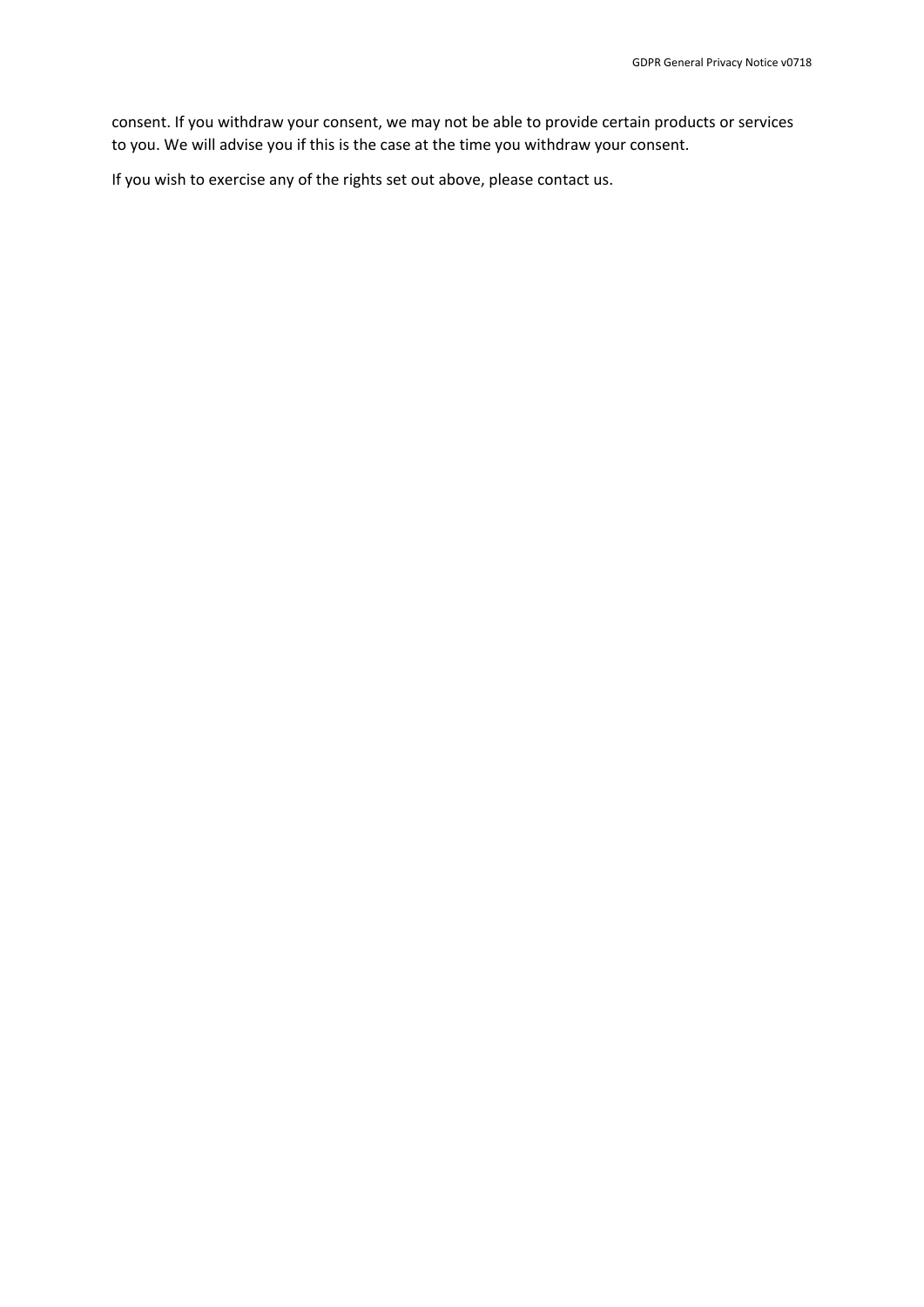### **Fees**

You will not have to pay a fee to access your personal data (or to exercise any of the other rights). However, we may charge a reasonable fee if your request is clearly unfounded, repetitive or excessive. Alternatively, we may refuse to comply with your request in these circumstances.

### **What We May Need From You**

We may need to request specific information from you to help us confirm your identity and ensure your right to access your personal data (or to exercise any of your other rights). This is a security measure to ensure that personal data is not disclosed to any person who has no right to receive it. We may also contact you to ask you for further information in relation to your request to speed up our response.

### **Time limit to Respond**

We try to respond to all legitimate requests within one month. Occasionally it may take us longer than a month if your request is particularly complex or you have made a number of requests. In this case, we will notify you and keep you updated.